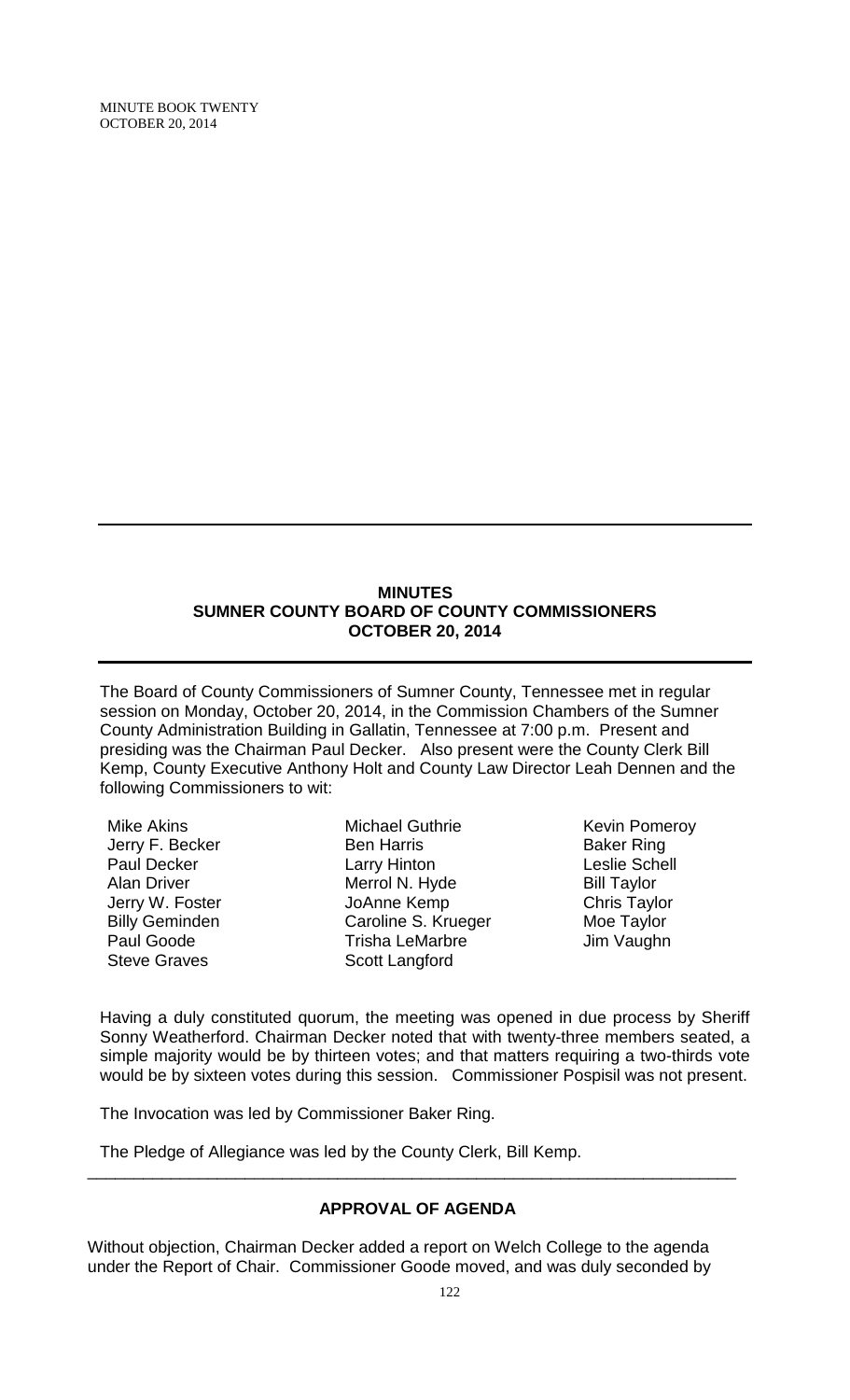Commissioner Harris, to adopt the agenda with the addition. The Commission approved the agenda as amended by unanimous voice vote of the body.

\_\_\_\_\_\_\_\_\_\_\_\_\_\_\_\_\_\_\_\_\_\_\_\_\_\_\_\_\_\_\_\_\_\_\_\_\_\_\_\_\_\_\_\_\_\_\_\_\_\_\_\_\_\_\_\_\_\_\_\_\_\_\_\_\_\_\_\_\_\_

# **APPROVAL OF MINUTES**

The minutes for the meeting of this body held on September 15, 2014, and recorded in the office of the Clerk, Bill Kemp, were approved by voice vote after Commissioner Graves made the motion, seconded by Commissioner LeMarbre. Commissioners Akins and Vaughn abstained from the vote.

# **RECOGNITION OF THE PUBLIC**

 Chairman Decker opened the floor to allow the public to speak concerning any matter on the agenda.

 Erin Barnett of 1034 Pittman, Stone Creek Homeowners Association, urged the Commission to pass the Greenway agreement for the safety and wellbeing of residents.

With no one else wishing to speak, recognition of the public was closed.

# **REPORT OF THE CHAIR**

\_\_\_\_\_\_\_\_\_\_\_\_\_\_\_\_\_\_\_\_\_\_\_\_\_\_\_\_\_\_\_\_\_\_\_\_\_\_\_\_\_\_\_\_\_\_\_\_\_\_\_\_\_\_\_\_\_\_\_\_\_\_\_\_\_\_\_\_\_

Chairman Decker put the Commission on notice that there would be a called session of the Commission to adopt the tax rate in the next two weeks.

Chairman Decker mentioned that Tennessee Promise would take the place of the Education and Grow Scholarship Program. He encouraged commissioners to be a mentor under the new scholarship program.

Chairman Decker invited commissioners to the Fellowship of Christian Athletes banquet.

Chairman Decker noted the filing of the Veteran's service report for information purposes only.

\_\_\_\_\_\_\_\_\_\_\_\_\_\_\_\_\_\_\_\_\_\_\_\_\_\_\_\_\_\_\_\_\_\_\_\_\_\_\_\_\_\_\_\_\_\_\_\_\_\_\_\_\_\_\_\_\_\_\_\_\_\_\_\_\_\_\_\_\_\_

Commissioner Geminden read the following resolution into the record:

# **A RESOLUTION TO HONOR PORTLAND HIGH SCHOOL'S ONE-HUNDREDTH ANNIVERSARY**

**WHEREAS,** in 1914 what would become Portland High School was established in Portland under the name Sumner County High School and was located on Portland Street, and in the same year, purple and white were chosen as the official school colors, and its first class of twelve students graduated in 1916; and

**WHEREAS,** Sumner County High School opened a second building in 1931 on Portland Boulevard in Portland with an enrollment of one hundred and thirty students and a graduating class of twenty-three, and, in the1940s, Purple Panthers was chosen as the school's official mascot; and

**WHEREAS,** in 1962, Sumner County High School was renamed Portland High School and a new building was erected on Highway 109 with an enrollment of three hundred and eighty-two students, and in 1998, Portland High School opened its doors at its current location on College Street, and presently has a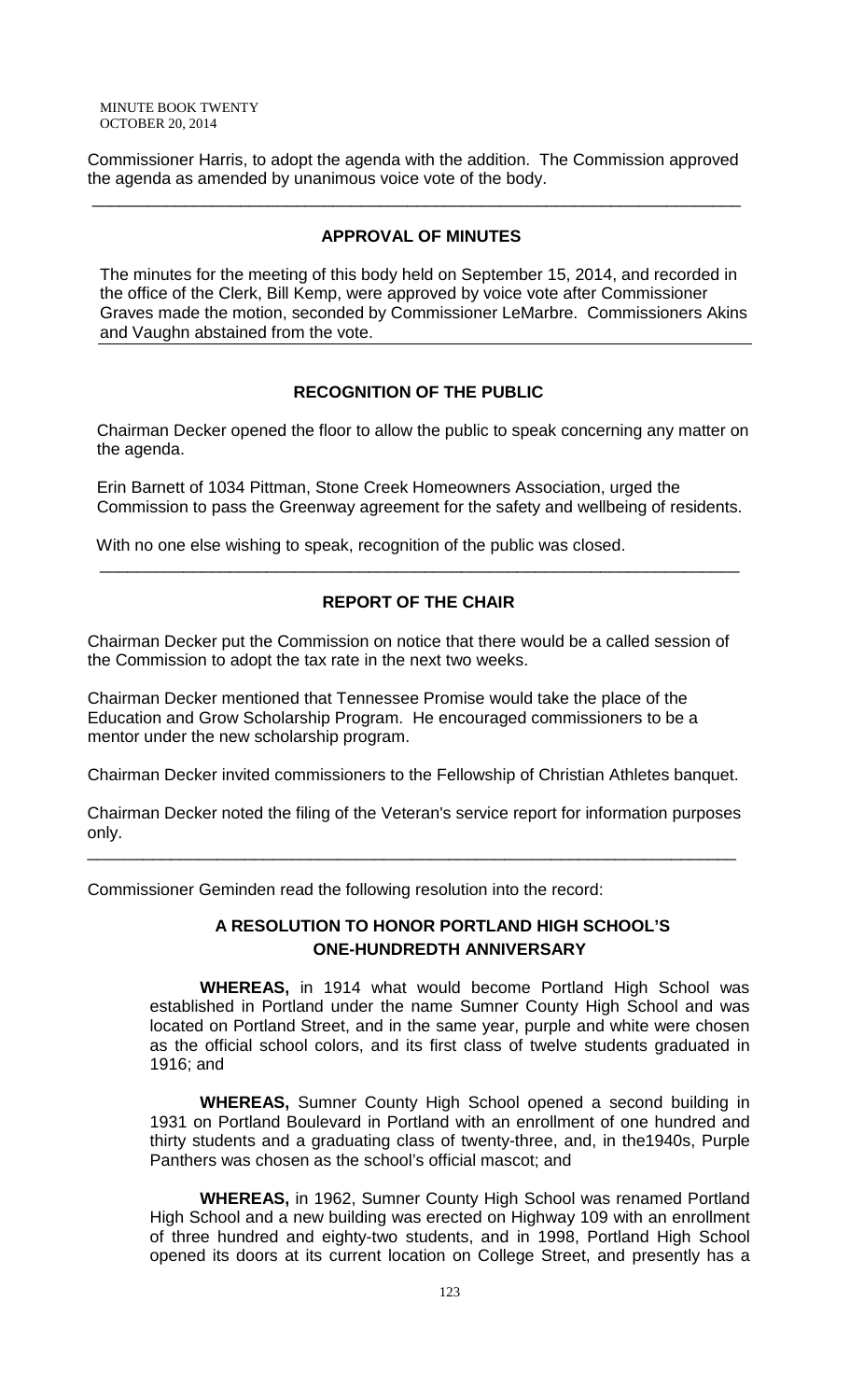student body of one thousand, one hundred and forty-seven with a senior class of two hundred and sixty-eight students; and

**WHEREAS,** Portland High School should be commended for providing the Portland community with progressive academic excellence, outstanding athletics and serving as a source of general community pride.

**NOW, THEREFORE, BE IT RESOLVED** by the Sumner County Board of County Commissioners meeting in regular session on this the  $20<sup>th</sup>$  day of October, 2014, that this body hereby recognizes and celebrates the onehundredth anniversary of Portland High School and commends its past and present dedicated administrators, teachers, and staff members who strived to teach, encourage, and inspire each student thus making Portland High School and the tradition of the Portland Purple Panthers as outstanding as it is today; and

**BE IT FURTHER RESOLVED** that this resolution is to be spread on the minutes of this body so as to make it a permanent part of the records of this body and the Clerk is hereby directed to furnish a copy of this resolution to Portland High School.

 Upon motion of Commissioner Geminden, seconded by Commissioner Hinton, the Commission voted to approve the resolution recognizing Portland High School.

\_\_\_\_\_\_\_\_\_\_\_\_\_\_\_\_\_\_\_\_\_\_\_\_\_\_\_\_\_\_\_\_\_\_\_\_\_\_\_\_\_\_\_\_\_\_\_\_\_\_\_\_\_\_\_\_\_\_\_\_\_\_\_\_

\_\_\_\_\_\_\_\_\_\_\_\_\_\_\_\_\_\_\_\_\_\_\_\_\_\_\_\_\_\_\_\_\_\_\_\_\_\_\_\_\_\_\_\_\_\_\_\_\_\_\_\_\_\_\_\_\_\_\_\_\_\_\_\_

Commissioner Guthrie introduced the following resolution:

# **A RESOLUTION HONORING DEPUTY J. D. THOMAS**

**WHEREAS,** Deputy J.D. Thomas, with disregard for his own safety, recently saved a man's life by pulling him out of an overturned truck; and

**WHEREAS,** when Deputy Thomas heard that there had been an accident on Phillips Hollow Road he responded within minutes, found a truck overturned in the creek, jumped off the bank into the water, pried open the driver side door and lifted the man up from the cab which was full of water, making it possible for the man to breathe and was able to free him from the truck and pull him to the bank; and

**WHEREAS,** as a result of Deputy Thomas' courage and quick action, the man was taken to the hospital and survived a dangerous situation with minimal injuries; and

**WHEREAS,** Deputy Thomas is not only a valuable member of the Sheriff's Office but with his selfless act of bravery and compassion, is a hero and an inspiration to everyone in our County.

**NOW, THEREFORE BE IT RESOLVED** by the Sumner County Board of County Commissioners meeting in regular session on this the  $20<sup>th</sup>$  day of October, 2014, that this body does hereby commend Deputy J. D. Thomas not only for his quick actions to save this one life, but for all he does each day; and

**BE IT FURTHER RESOLVED** that this resolution shall be spread on the minutes of this body and the Clerk is to furnish a copy of this resolution to Deputy J. D. Thomas.

\_\_\_\_\_\_\_\_\_\_\_\_\_\_\_\_\_\_\_\_\_\_\_\_\_\_\_\_\_\_\_\_\_\_\_\_\_\_\_\_\_\_\_\_\_\_\_\_\_\_\_\_\_\_\_\_\_\_\_\_\_\_\_\_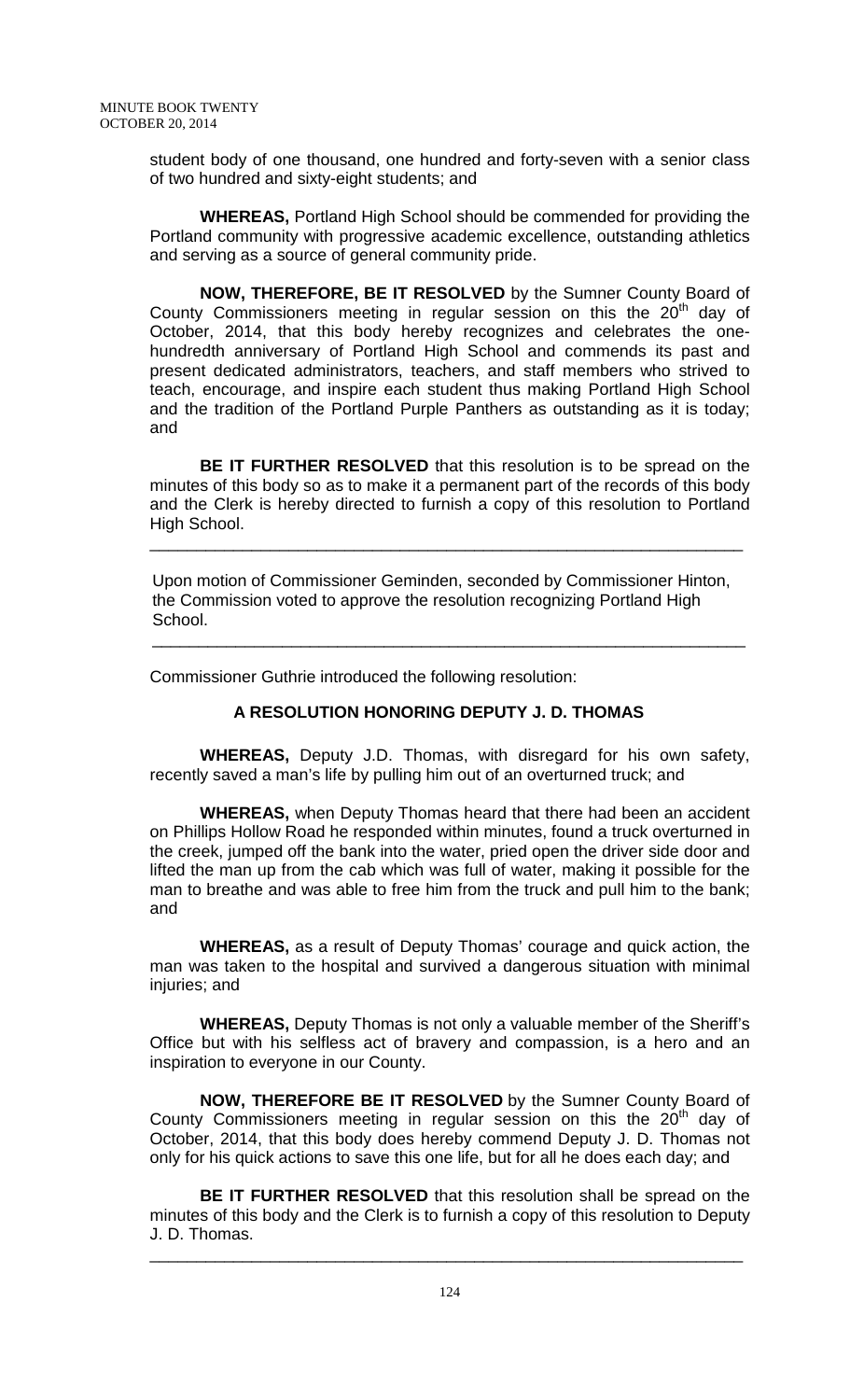Upon motion of Commissioner Guthrie, seconded by Commissioner Vaughn, the Commission voted to approve the resolution honoring Deputy Thomas.

\_\_\_\_\_\_\_\_\_\_\_\_\_\_\_\_\_\_\_\_\_\_\_\_\_\_\_\_\_\_\_\_\_\_\_\_\_\_\_\_\_\_\_\_\_\_\_\_\_\_\_\_\_\_\_\_\_\_\_\_\_\_\_\_

Commissioner Guthrie introduced the following resolution:

### **A RESOLUTION HONORING THE SUMNER COUNTY SHERIFF'S OFFICE FOR WINNING THE LAW ENFORCEMENT CHALLENGE**

**WHEREAS,** the Sumner County Sheriff's Office won the Law Enforcement Challenge conducted by the Governor's Highway Safety Office for 2014 in the seventy-five – one hundred sworn officer category; and

**WHEREAS**, for the last three years, the Sheriff's Office has participated successfully in the state-wide Law Enforcement Challenge which encourages agencies to conduct safety programs for their communities to educate and save lives of their citizens; and

**WHEREAS,** the Sheriff's Office shows its commitment to the Sumner County by educating the citizens with its many programs including "saved by the belt", mock crashes, radio and print advertising, child passenger safety checkpoints, and DUI enforcements, thus making our lives easier and safer.

**NOW, THEREFORE, BE IT RESOLVED** by the Sumner County Board of County Commissioners meeting in regular session on this the  $20<sup>th</sup>$  day of October, 2014, that this body does hereby honor the Sumner County Sheriff's Office and its deputies for their many contributions to our County and expresses its appreciation for the integrity and dedication they show to the community they serve; and

**BE IT FURTHER RESOLVED** that this resolution shall be spread on the minutes of this body and the Clerk is to furnish a copy of this resolution to the Sumner County Sheriff's Office.

\_\_\_\_\_\_\_\_\_\_\_\_\_\_\_\_\_\_\_\_\_\_\_\_\_\_\_\_\_\_\_\_\_\_\_\_\_\_\_\_\_\_\_\_\_\_\_\_\_\_\_\_\_\_\_\_\_\_\_\_\_\_\_\_

Upon motion of Commissioner Guthrie, seconded by Commissioner Vaughn, the Commission voted to approve the resolution honoring the Sumner County Sheriff's Office.

\_\_\_\_\_\_\_\_\_\_\_\_\_\_\_\_\_\_\_\_\_\_\_\_\_\_\_\_\_\_\_\_\_\_\_\_\_\_\_\_\_\_\_\_\_\_\_\_\_\_\_\_\_\_\_\_\_\_\_\_\_\_\_\_

Chairman Decker recognized County Law Director Leah Dennen who stated that the County and Welch College had agreed on the terms to proceed forward with the link of the Greenway in question. She said everything was resolved and the terms of the agreement were on the commissioners' desks. She requested the Commission authorize her to go forward and resolve this matter with Welch College within ten days, and, if necessary, then authorize condemnation proceedings to begin.

Upon motion of Commissioner Langford, seconded by Commissioner Ring, the Commission voted to authorize Ms. Dennen to proceed upon voice vote of the body. Commissioner Moe Taylor abstained from the vote.

The resulting resolution was prepared as follows:

# **1410-16 A RESOLUTION AUTHORIZING THE LAW DIRECTOR TO COMPLETE THE NEGOTIATIONS FOR THE WILCH COLLEGE LINK OF THE GREENWAY WITHIN TEN DAYS OR PURSUE CONDEMNATION PROCEEDINGS**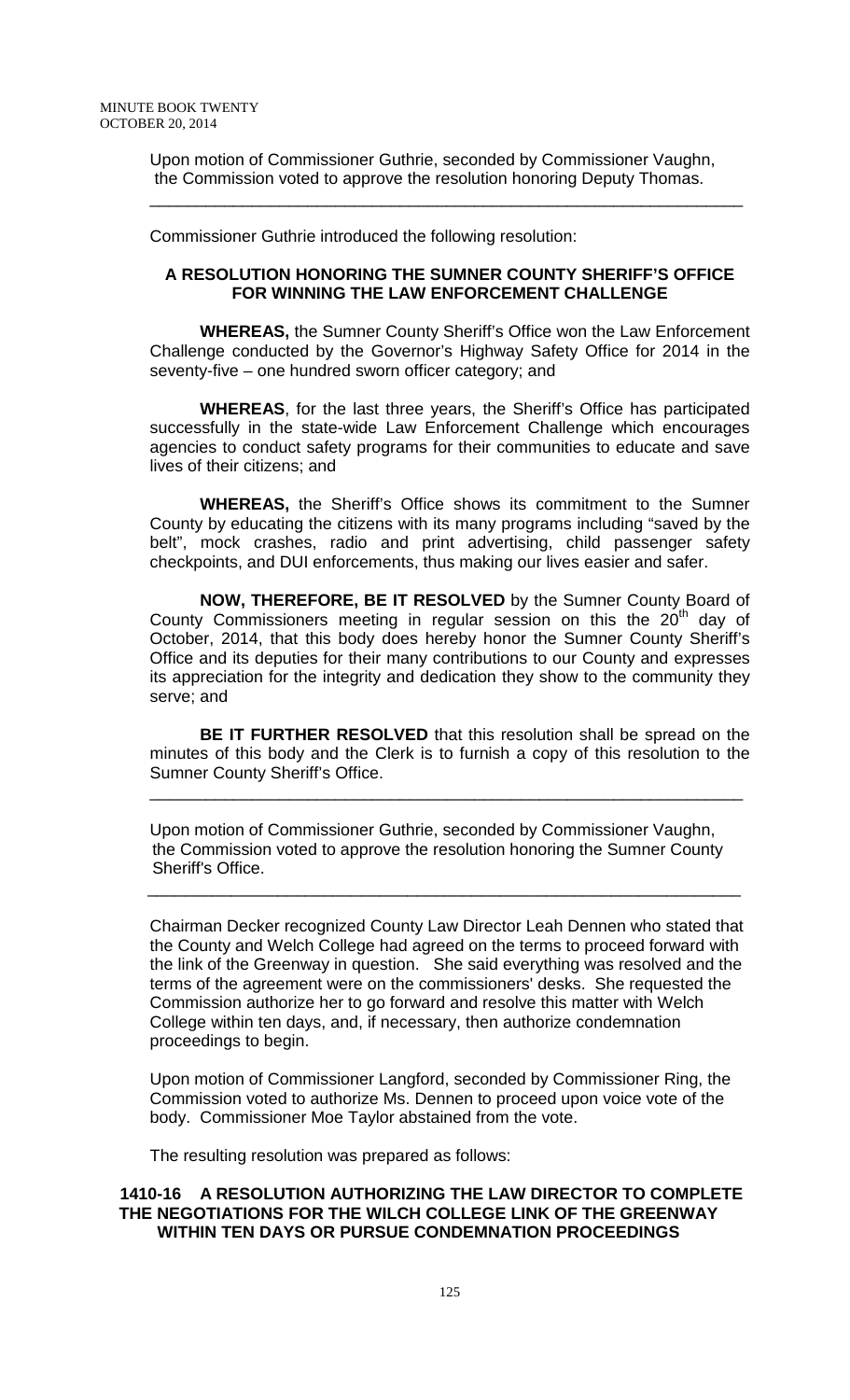**BE IT RESOLVED** by the Sumner County Board of County Commissioners meeting in regular session on this the 20th day of October, 2014 that this body does hereby authorize the Law Director to complete the negotiations for the Welch College Link of the Greenway within ten days pursuant to the attached terms or pursue condemnation.

# **CONSENT AGENDA**

\_\_\_\_\_\_\_\_\_\_\_\_\_\_\_\_\_\_\_\_\_\_\_\_\_\_\_\_\_\_\_\_\_\_\_\_\_\_\_\_\_\_\_\_\_\_\_\_\_\_\_\_\_\_\_\_\_\_\_\_\_\_

Commissioner Akins moved, seconded by Commissioner Pomeroy, to approve the following items on the Consent Agenda:

# **1410-04 A RESOLUTION APPROPRIATING \$6,250.00 FROM FOALS CONTRIBUTION FOR VARIOUS ITEMS FOR THE HENDERSONVILLE PUBLIC LIBRARY**

**BE IT RESOLVED** by the Sumner County Board of County Commissioners meeting in regular session on this the  $20<sup>th</sup>$  day of October, 2014, that this body hereby appropriates \$6,250.00 from FOALS contribution for various items for the Hendersonville Public Library, as shown on the attachment herewith.

# **1410-05 A RESOLUTION APPROPRIATING \$5,200.30 IN RECOVERED INSURANCE CLAIM FOR LIGHTING DAMAGE TO EMERGENCY MANAGEMENT AGENCY TOWER SITE**

\_\_\_\_\_\_\_\_\_\_\_\_\_\_\_\_\_\_\_\_\_\_\_\_\_\_\_\_\_\_\_\_\_\_\_\_\_\_\_\_\_\_\_\_\_\_\_\_\_\_\_\_\_\_\_\_\_\_\_\_\_\_\_\_

**BE IT RESOLVED** by the Sumner County Board of County Commissioners meeting in regular session on this the  $20<sup>th</sup>$  day of October, 2014 that this body does hereby appropriate \$5,200.30 in recovered insurance claim for lighting damage to the Emergency Management Agency tower site as shown on the attachment herewith.

\_\_\_\_\_\_\_\_\_\_\_\_\_\_\_\_\_\_\_\_\_\_\_\_\_\_\_\_\_\_\_\_\_\_\_\_\_\_\_\_\_\_\_\_\_\_\_\_\_\_\_\_\_\_\_\_\_\_\_\_\_\_\_\_

### **1410-06 A RESOLUTION APPROPRIATING \$20,733.00 FROM UNASSIGNED FUND BALANCE FOR DATA PROCESSING SERVICES FOR UPDATING WEBSITE AND CONTENT MANAGEMENT**

**BE IT RESOLVED** by the Sumner County Board of County Commissioners meeting in regular session on this the  $20<sup>th</sup>$  day of October, 2014, that this body hereby appropriates \$11,233.00 from Unassigned Fund Balance for data processing services for updating website and \$9,500.00 for content management as shown on the attachment herewith.

### **1410-07 A RESOLUTION APPROPRIATING \$6,396.00 FOR SHERIFF'S OFFICE FROM THE BUREAU OF JUSTICE ASSISTANCE FOR THE STATE CRIMINAL ALIEN ASSISTANCE PROGRAM**

\_\_\_\_\_\_\_\_\_\_\_\_\_\_\_\_\_\_\_\_\_\_\_\_\_\_\_\_\_\_\_\_\_\_\_\_\_\_\_\_\_\_\_\_\_\_\_\_\_\_\_\_\_\_\_\_\_\_\_\_\_\_\_\_

**BE IT RESOLVED** by the Sumner County Board of County Commissioners meeting in regular session on this the 20<sup>th</sup> day of October, 2014 that this body hereby appropriates \$6,396.00 for Sheriff's Office from the Bureau of Justice Assistance for the State Criminal Alien Assistance Program as shown on the attachment herewith.

\_\_\_\_\_\_\_\_\_\_\_\_\_\_\_\_\_\_\_\_\_\_\_\_\_\_\_\_\_\_\_\_\_\_\_\_\_\_\_\_\_\_\_\_\_\_\_\_\_\_\_\_\_\_\_\_\_\_\_\_\_\_\_\_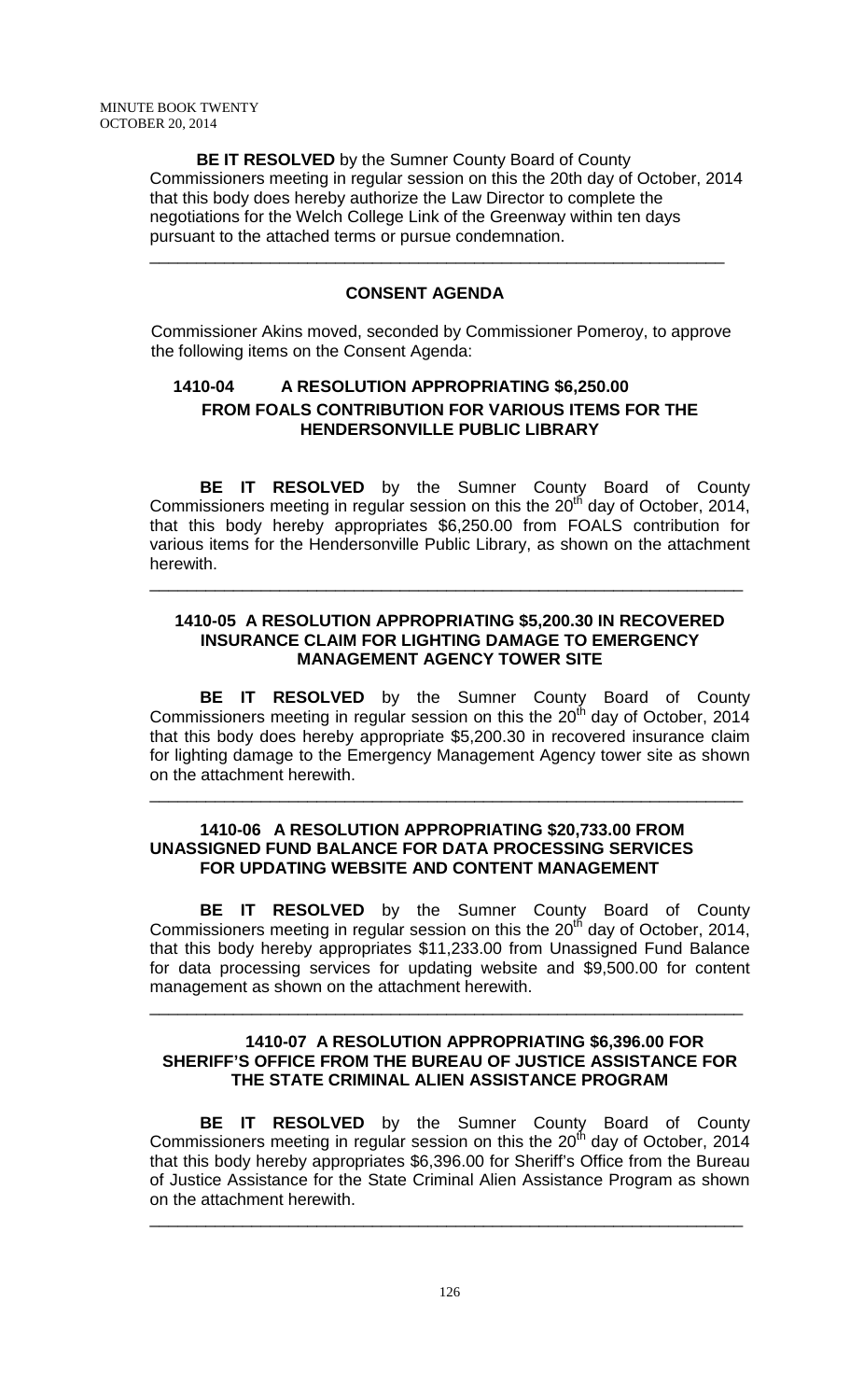# **1410-08 A RESOLUTION APPROPRIATING \$8,897.00 FROM UNASSIGNED FUND BALANCE FOR PAYOUT OF 300 HOURS OF COMPENSATORY TIME**

# **FOR THE DRUG TASK FORCE ASSISTANT DIRECTOR TO BE REIMBURSED BY DTF**

**BE IT RESOLVED** by the Sumner County Board of County Commissioners meeting in regular session on this the  $20<sup>th</sup>$  day of October, 2014, that this body hereby appropriates \$8,897.00 from Unassigned Fund Balance for payout of 300 hours of compensatory time for the Drug Task Force Assistant Director to be reimbursed by DTF as shown on the attachment herewith.

\_\_\_\_\_\_\_\_\_\_\_\_\_\_\_\_\_\_\_\_\_\_\_\_\_\_\_\_\_\_\_\_\_\_\_\_\_\_\_\_\_\_\_\_\_\_\_\_\_\_\_\_\_\_\_\_\_\_\_\_\_\_\_\_

# **1410-09 A RESOLUTION APPROPRIATING AN ADDITIONAL \$6,771.00 TO RTA FOR FISCAL YEAR 2015 BUDGET OBLIGATIONS FROM THE UNASSIGNED FUND BALANCE**

**BE IT RESOLVED** by the Sumner County Board of County Commissioners meeting in regular session on this the  $20<sup>th</sup>$  day of October 2014, that this body hereby appropriates an additional \$6,771.00 to RTA budget obligations for Fiscal Year 2015 budget from the Unassigned Fund Balance as shown on the attachment herewith.

\_\_\_\_\_\_\_\_\_\_\_\_\_\_\_\_\_\_\_\_\_\_\_\_\_\_\_\_\_\_\_\_\_\_\_\_\_\_\_\_\_\_\_\_\_\_\_\_\_\_\_\_\_\_\_\_\_\_\_\_\_\_\_\_

### **1410-10 A RESOLUTION AUTHORIZING APPLICATION FOR THE MULTI-MODAL ACCESS FUND GRANT FROM TDOT FOR THE OCANA PARK AND RIDE PROJECT; OBLIGATING TO FUND A MATCHING FIVE PERCENT (5%) CASH CONTRIBUTION FROM THE GENERAL FUND FOR GRANT FUNDS RECEIVED AND COMMITTING TO FUTURE MAINTENANCE RESPONSIBILITY**

**BE IT RESOLVED** by the Sumner County Board of Commissioners meeting in regular session on this  $20<sup>th</sup>$  day of October, 2014, that this body hereby authorizes application for the Multi-Modal Access fund grant from TDOT for the Ocana Park and ride Project and thereby obligating to fund a matching five percent (5%) from the General Fund for grant funds received and committing to future maintenance responsibility, as shown on the attachment herewith.

### **1410-11 A RESOLUTION DECLARING VARIOUS ITEMS FROM THE COUNTY LAW DIRECTOR'S OFFICE AS SURPLUS PROPERTY AND AUTHORIZING DISPOSAL OR SALE OF SAME PURSUANT TO EXISTING POLICIES AND PROCEDURES**

\_\_\_\_\_\_\_\_\_\_\_\_\_\_\_\_\_\_\_\_\_\_\_\_\_\_\_\_\_\_\_\_\_\_\_\_\_\_\_\_\_\_\_\_\_\_\_\_\_\_\_\_\_\_\_\_\_\_\_\_\_\_\_\_

**BE IT RESOLVED** by the Sumner County Board of County Commissioners meeting in regular session on this the  $20<sup>th</sup>$  day of October, 2014, that this body hereby declares various items from the County Law Director's Office, as surplus as shown on the attachment; and

**BE IT FURTHER RESOLVED** that the disposal or sale of the same is authorized pursuant to existing policies and procedures.

\_\_\_\_\_\_\_\_\_\_\_\_\_\_\_\_\_\_\_\_\_\_\_\_\_\_\_\_\_\_\_\_\_\_\_\_\_\_\_\_\_\_\_\_\_\_\_\_\_\_\_\_\_\_\_\_\_\_\_\_\_\_\_\_

# **1410-12 A RESOLUTION DECLARING VARIOUS ITEMS FROM THE MAINTENANCE DEPARTMENT AS SURPLUS AND AUTHORIZING**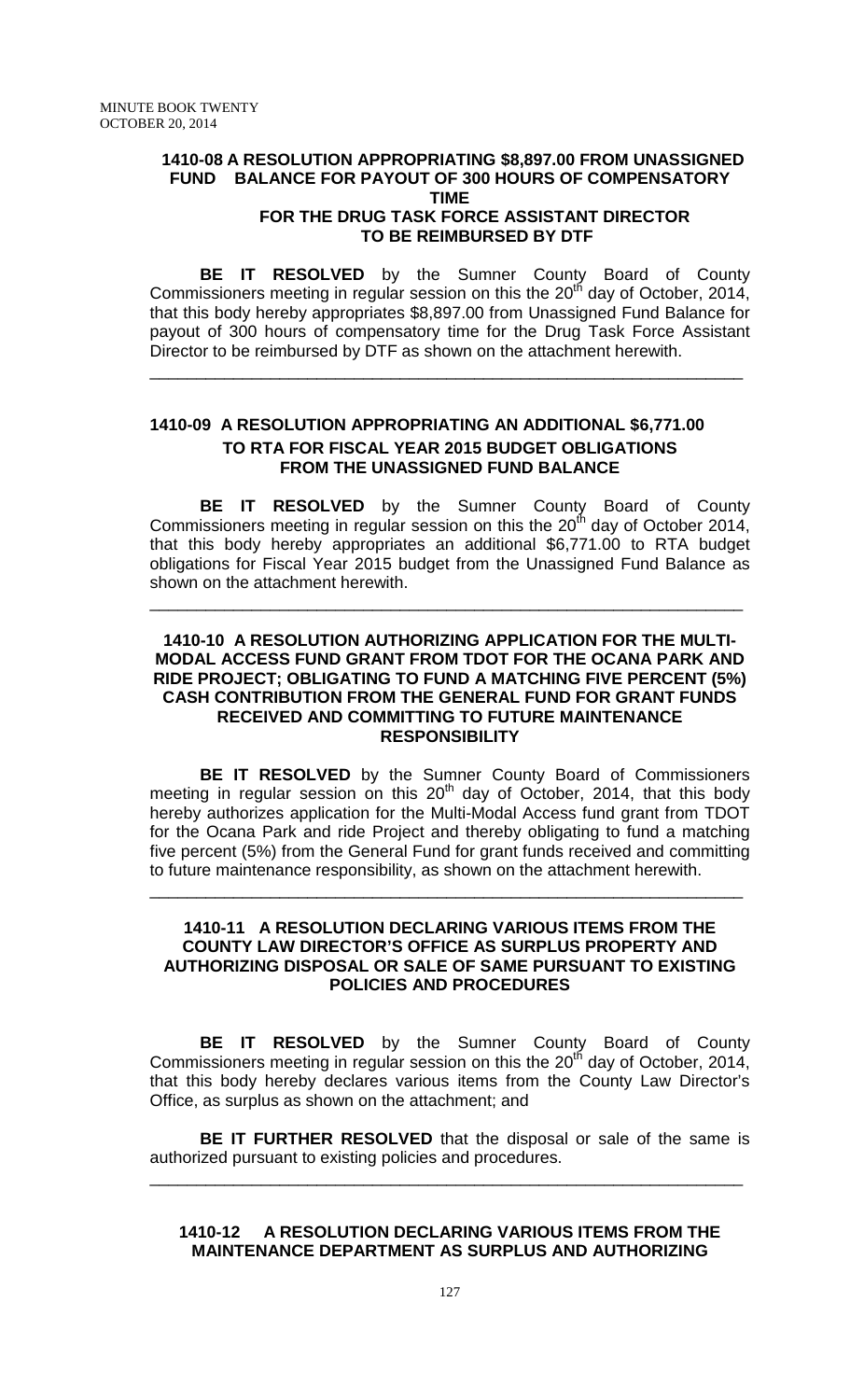### **DISPOSAL OR SALE OF SAME PURSUANT TO EXISITING POLICIES AND PROCEDURES**

**BE IT RESOLVED** by the Sumner County Board of County Commissioners meeting in regular session on this the  $20<sup>th</sup>$  day of October, 2014, that this body does hereby declare various items from the Maintenance Department, as surplus as shown on the attachment herewith; and

**BE IT FURTHER RESOLVED** that the disposal or sale of the same is authorized pursuant to existing policies and procedures.

\_\_\_\_\_\_\_\_\_\_\_\_\_\_\_\_\_\_\_\_\_\_\_\_\_\_\_\_\_\_\_\_\_\_\_\_\_\_\_\_\_\_\_\_\_\_\_\_\_\_\_\_\_\_\_\_\_\_\_\_\_\_\_\_

### **1410-13 A RESOLUTION DECLARING VARIOUS ITEMS FROM THE HIGHWAY DEPARTMENT AS SURPLUS AND AUTHORIZING DISPOSAL OR SALE OF SAME PURSUANT TO EXISITING POLICIES AND PROCEDURES**

**BE IT RESOLVED** by the Sumner County Board of County Commissioners meeting in regular session on this the  $20<sup>th</sup>$  day of October, 2014, that this body does hereby declare various items from the Highway Department, as surplus as shown on the attachment herewith; and

**BE IT FURTHER RESOLVED** that the disposal or sale of the same is authorized pursuant to existing policies and procedures.

\_\_\_\_\_\_\_\_\_\_\_\_\_\_\_\_\_\_\_\_\_\_\_\_\_\_\_\_\_\_\_\_\_\_\_\_\_\_\_\_\_\_\_\_\_\_\_\_\_\_\_\_\_\_\_\_\_\_\_\_\_\_\_\_

### **1410-14 A RESOLUTION AMENDING THE PERSONNEL POLICIES AND PROCEDURES FOR THE REGISTER OF DEEDS OF SUMNER COUNTY**

**BE IT RESOLVED** by the Sumner County Board of County Commissioners meeting in regular session on this the  $20<sup>th</sup>$  day of October, 2014, that this body hereby accepts the Personnel Policies and Procedures for the Register of Deeds of Sumner County; and

**BE IT FURTHER RESOLVED** that these personnel policies be placed in the official record.

\_\_\_\_\_\_\_\_\_\_\_\_\_\_\_\_\_\_\_\_\_\_\_\_\_\_\_\_\_\_\_\_\_\_\_\_\_\_\_\_\_\_\_\_\_\_\_\_\_\_\_\_\_\_\_\_\_\_\_\_\_\_\_\_

#### **1410-15 A RESOLUTION ACCEPTING THE PERSONNEL POLICIES AND PROCEDURES FOR THE CIRCUIT COURT CLERK OF SUMNER COUNTY**

**BE IT RESOLVED** by the Sumner County Board of County Commissioners meeting in regular session on this the  $20<sup>th</sup>$  day of October, 2014, that this body hereby accepts the Personnel Policies and Procedures for the Circuit Court Clerk of Sumner County; and

**BE IT FURTHER RESOLVED** that these personnel policies be placed in the official record.

\_\_\_\_\_\_\_\_\_\_\_\_\_\_\_\_\_\_\_\_\_\_\_\_\_\_\_\_\_\_\_\_\_\_\_\_\_\_\_\_\_\_\_\_\_\_\_\_\_\_\_\_\_\_\_\_\_\_\_\_\_\_\_\_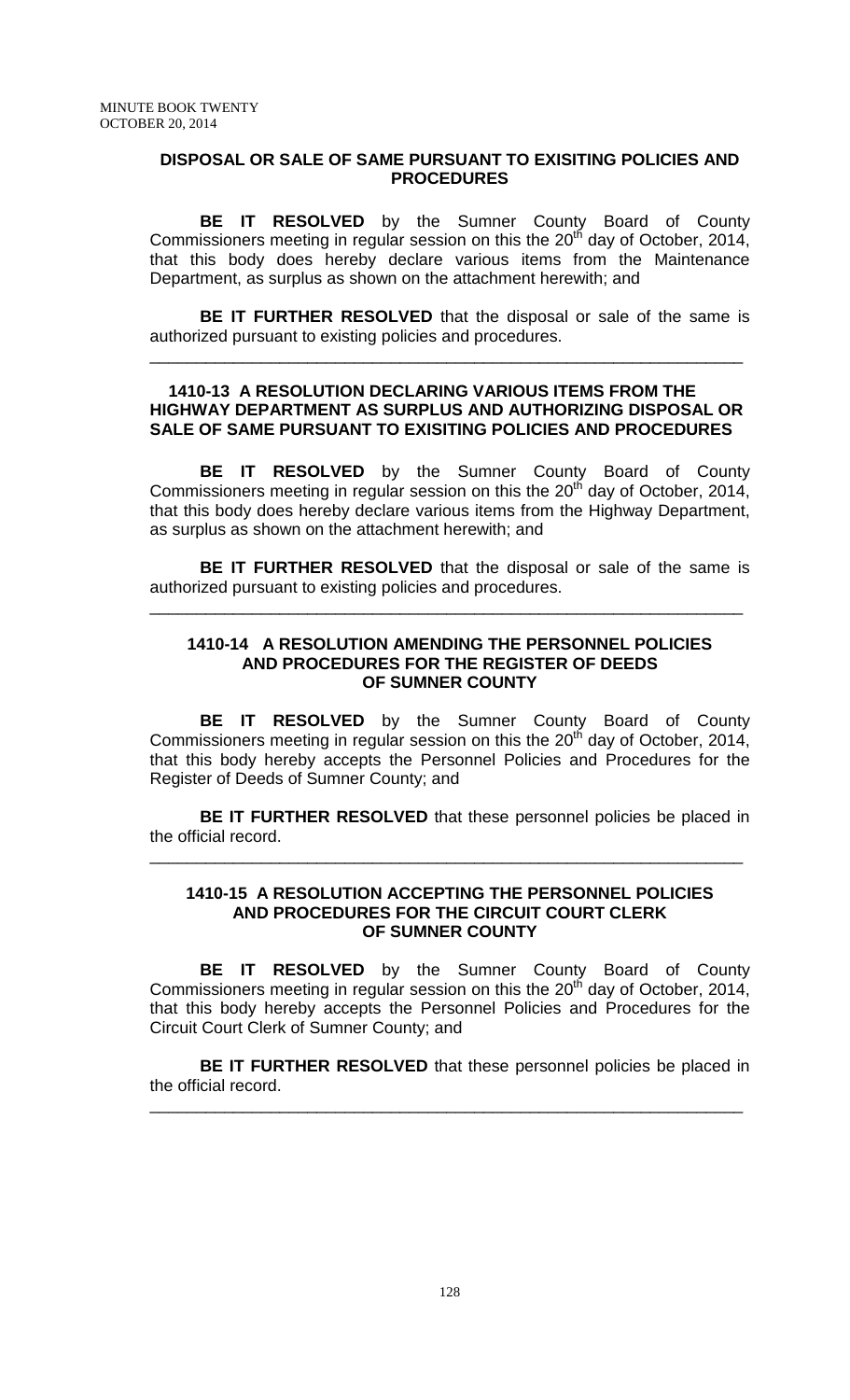# **Tax Refund**

• First Baptist Church of Gallatin \$101.00

Chairman Decker declared the items on the Consent Agendas approved upon unanimous voice vote of the body.

\_\_\_\_\_\_\_\_\_\_\_\_\_\_\_\_\_\_\_\_\_\_\_\_\_\_\_\_\_\_\_\_\_\_\_\_\_\_\_\_\_\_\_\_\_\_\_\_\_\_\_\_\_\_\_\_\_\_\_\_\_\_

# **REPORT FROM COUNTY OFFICIALS**

County Officials filed the following reports: County Investments, County General Fund, County Debt Service Fund, County Highway Fund, County Capital Outlay Fund, School General Purpose Fund, School Federal Projects Fund, School Food Service Fund, Employee Health Insurance Trust Fund, Employee Dental Insurance Trust Fund, Casualty Insurance Trust Fund, County Trustee Funds, Special Reports: County Dental Insurance Claim Payments, County Health Insurance Claim Payments, County Property Tax Collections, County EMS Billing/Collections/Balances, County Sales Tax Collections, County Wheel Tax Collections, County Tax Rates/Property Values and County School Loan Program Rates. Approval of the filing of these records does not certify to the accuracy of the documents.

Chairman Decker introduced the following resolution:

### **1310-NOT A RESOLUTION TO APPROVE AND ACCEPT APPLICATIONS FOR NOTARIES PUBLIC POSITIONS AND PERSONAL SURETY GUARANTORS**

 **WHEREAS,** according to the law of the State of Tennessee, an individual must apply for the office of notary public in the county of residence, or of their principal place of business; and

 **WHEREAS**, state statute requires personal sureties making bonds for Notaries publics to be approved by the Sumner County Commission; and

 **WHEREAS,** said applicant must be approved by the County Commission assembled; and

 **WHEREAS,** Bill Kemp, Sumner County Clerk, has certified according to the records of his office that the persons named on the attached listing labeled "SUMNER COUNTY NOTARY PUBLIC APPLICATIONS and SURETY GUARANTORS" have duly applied for the positions so sought; and

# **BE IT FURTHER RESOLVED THAT THIS TAKE EFFECT FROM AND AFTER PASSAGE.**

# **ELECTION OF NOTARIES PUBLIC**

 **–––––––––––––––––––––––––––––––––––––––––––––––––––––––––**

MICHELLE ADAMS FAITH JAMES RUSSELL ANDERSON JOE WARREN JONES JANICE D ANDREWS PEGGY A KEMP AMY C ARNOLD ETHEL LACKEY LISA M ASK JANA LAPOINTE<br>TABATHA A BEASLEY MARK L LEWIS TABATHA A BEASLEY MARK L LEWIS<br>COURTNEY K BENJAMIN TELISIA A LYLES COURTNEY K BENJAMIN TELISIA A LYLES<br>WILLIAM N BENJAMIN JR TAWANIA L MCCLAIN WILLIAM N BENJAMIN JR TAWANIA L MCCLA<br>JEANETTE BOATRIGHT HOLLY MCGAHEY **JEANETTE BOATRIGHT**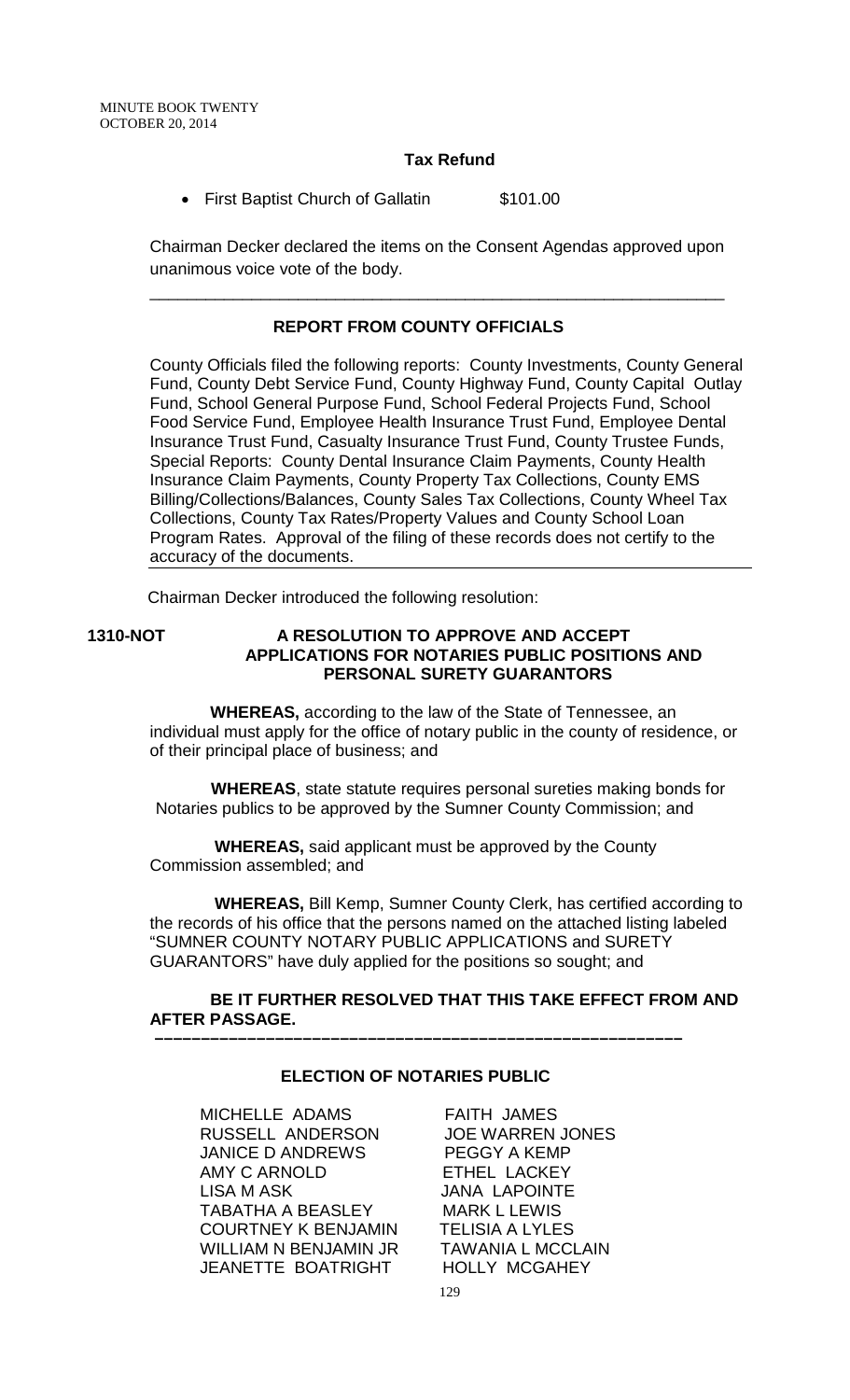MINUTE BOOK TWENTY OCTOBER 20, 2014

> GARY D BREWINGTON CARLA R MELTON AMANDA BREWTON KIMBERLY A MORGAN RACHELLE CAUDILL NANCY JO COLE LINDA D MUNDAY CASSANDRA COPELAND SHEILA M PARSON KAREN COPPAGE ROBIN R PATTON CONNIE E CURRY PAMELA D PERRY BRIAN E DAVIS ELIZABETH R PIERPAOLI EDWARD LEE DONOVAN LISA R RAMSEY ROSIE JANE DOWNS KECIA P RAY KIMBERLY H FRANK DEBRA E ROBERTSON BETH FROST DOLORES HUFF ROE PATTI B GARNER JESSICA RUSSELL SHARON GASTON ANGELA M SCRUGGS RHIANNON GOURLEY SAMANTHA J SMITH SHERYL L M GREENE SHARON SUMNERS J HAMER LAURA THIGPEN STACEY L HARPER GORMA JOY HARTLEIN LISA R WEBB MISTY L HAYES GLENDA A WHITE MARY E HEAD JENNIFER D WHITE TRESA R HOLLOWAY SABRINA P WOODARD<br>MICHAEL A HORTON ALEX W IBRAHIM MICHAEL A HORTON

> CHARLES L BRASWELL SUZANNE MCMAHON

Upon motion of Commissioner Ring, seconded by Commissioner Graves, voting was recorded in the following manner:

| Akins         |   | M. Taylor        |       | Geminden      |          |
|---------------|---|------------------|-------|---------------|----------|
| Hinton        | Y | <b>Driver</b>    |       | Graves        |          |
| Foster        | Y | <b>Schell</b>    |       | <b>Harris</b> |          |
| Ring          |   | Pomeroy          | Y     | Kemp          |          |
| LeMarbre      | Y | Decker           | Y     | Hyde          |          |
| <b>Becker</b> | Y | C. Taylor        | Y     | Goode         | Y        |
| Krueger       | Y | <b>B.</b> Taylor | Y     | Langford      |          |
| Guthrie       | Y |                  |       |               |          |
| 1410-NOTARIES |   | Yes: 22          | No: 0 | Abs: 0        | 07:26 PM |

Chairman Decker declared the election of Notaries Public by the body.

### **COMMITTEE ON COMMITTEES**

\_\_\_\_\_\_\_\_\_\_\_\_\_\_\_\_\_\_\_\_\_\_\_\_\_\_\_\_\_\_\_\_\_\_\_\_\_\_\_\_\_\_\_\_\_\_\_\_\_\_\_\_\_\_\_\_\_\_\_\_\_\_\_\_\_\_\_\_\_

Commissioner Goode brought forth the recommendation of County Executive Anthony Holt to appoint Mary Jane Isham to the Sumner County Airport Authority.

Upon motion of Commissioner Goode, and duly seconded by Commissioner LeMarbre, the Commission approved the appointment of Mrs. Isham to the Airport Authority.

Commissioner Goode brought forth the appointments of Commissioners LeMarbre and Graves to serve on the Audit Committee.

Upon motion of Commissioner Goode, and duly seconded by Commissioner Schell, the Commission approved the appointments of Commissioners Graves and LeMarbre to the Audit Committee.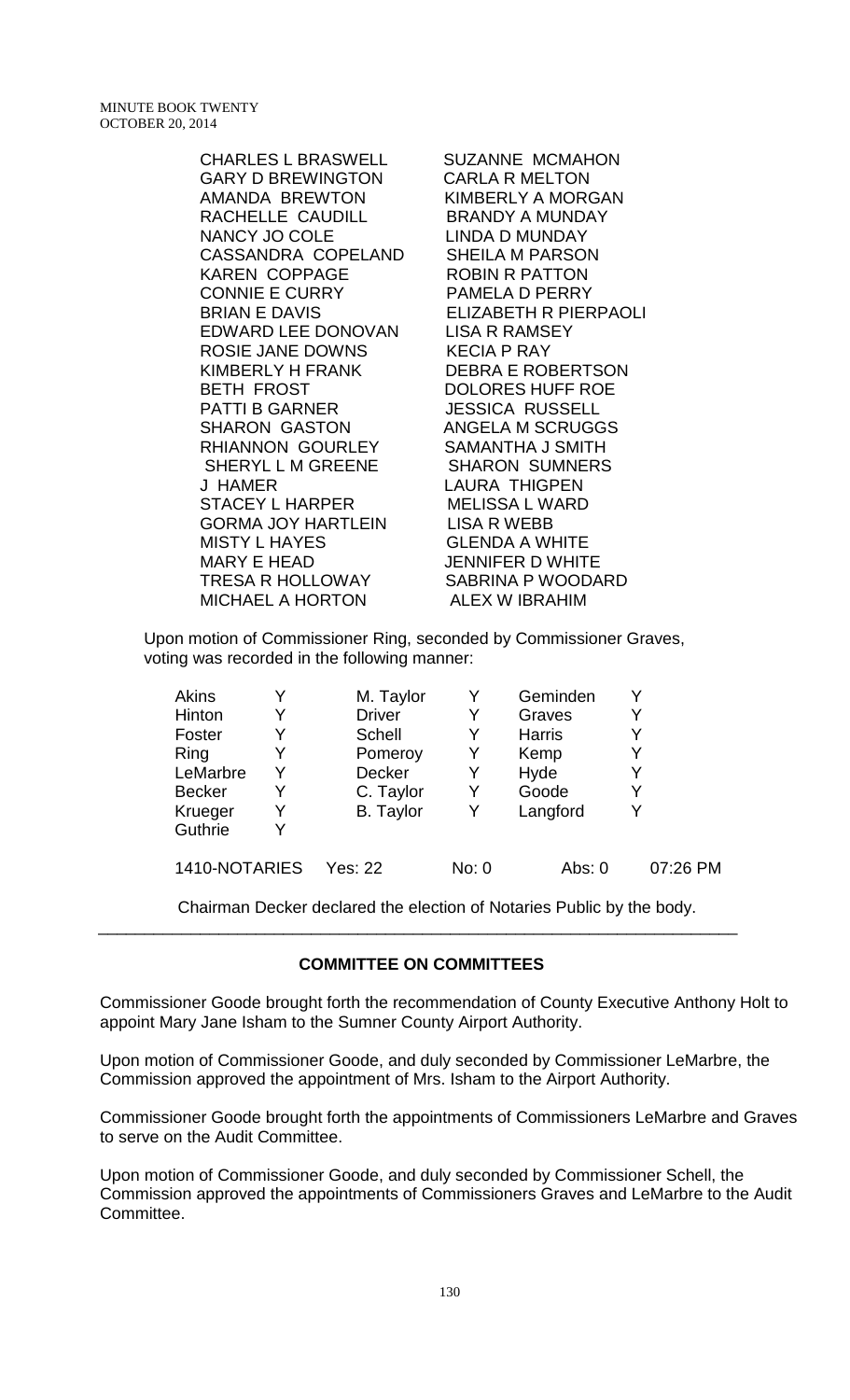Commissioner Goode brought forth the appointments of three commissioners to serve on the Delinquent Tax Committee as follows:

- Kevin Pomeroy
- Joanne Kemp
- Mike Akins

Upon motion of Commissioner Goode, and duly seconded by Commissioner Krueger, the Commission approved the appointments of Commissioners Akins, Kemp and Pomeroy to the Delinquent Tax Committee. Chairman Goode deferred the fourth Commission appointment until next month and asked that anyone interested in serving to notify him.

Commissioner Goode brought forth the recommendations of Executive Holt to appoint Commissioner Steve Graves to the Planning Commission to represent the Gallatin area and Commissioner Bill Taylor to represent the Hendersonville area. Upon motion of Commissioner Goode, and duly seconded by Commissioner LeMarbre, the Commission approved the appointments of Commissioner Graves and Bill Taylor by unanimous voice vote of the body.

Commissioner Goode brought the appointments of Commissioner Ring to serve on the Public Records Commission, as well as the presiding judge, Dee Gay.

Upon motion of Commissioner Goode, and duly seconded by Commissioner LeMarbre, the Commission approved the appointments of Judge Gay and Commissioner Ring upon unanimous voice vote of the body.

Commissioner Goode informed the Commission that County Executive Holt resigned from the Resource Authority because by law he cannot serve. Executive Holt recommended Commissioner Goode to finish a six-year term ending June 2015. Upon motion of Commissioner Goode, and duly seconded by Commissioner Kemp, the Commission approved the appointment of Commissioner Goode.

Commissioner Goode brought the reappointment of Don Dickerson on the Zoning Appeals Board. Upon motion of Commissioner Goode, and duly seconded by Commissioner LeMarbre, the Commission approved the reappointment of Mr. Dickerson.

Commissioner Goode announced appointments for next month as follows:

- Industrial Development Board, six-year terms of Clifford Ernst, Michael Carter and Thomas Neal, Jr.
- Board of Construction Appeals, two-year terms of Doug Cowden, Bob Goodall, Robert Hill, Millard Bridges; alternates Larry Brown and Ted Williams, one-year terms

# **HIGHWAY COMMISSION**

\_\_\_\_\_\_\_\_\_\_\_\_\_\_\_\_\_\_\_\_\_\_\_\_\_\_\_\_\_\_\_\_\_\_\_\_\_\_\_\_\_\_\_\_\_\_\_\_\_\_\_\_\_\_\_\_\_\_\_\_\_\_\_\_\_\_\_\_\_\_\_\_\_\_\_

Commissioner Graves noted the change in the meeting time of the Highway Commission to 4:30 p.m. on the first Tuesday of the month.

**\_\_\_\_\_\_\_\_\_\_\_\_\_\_\_\_\_\_\_\_\_\_\_\_\_\_\_\_\_\_\_\_\_\_\_\_\_\_\_\_\_\_\_\_\_\_\_\_\_\_\_\_\_\_\_\_\_\_\_\_\_\_\_\_\_\_\_\_\_**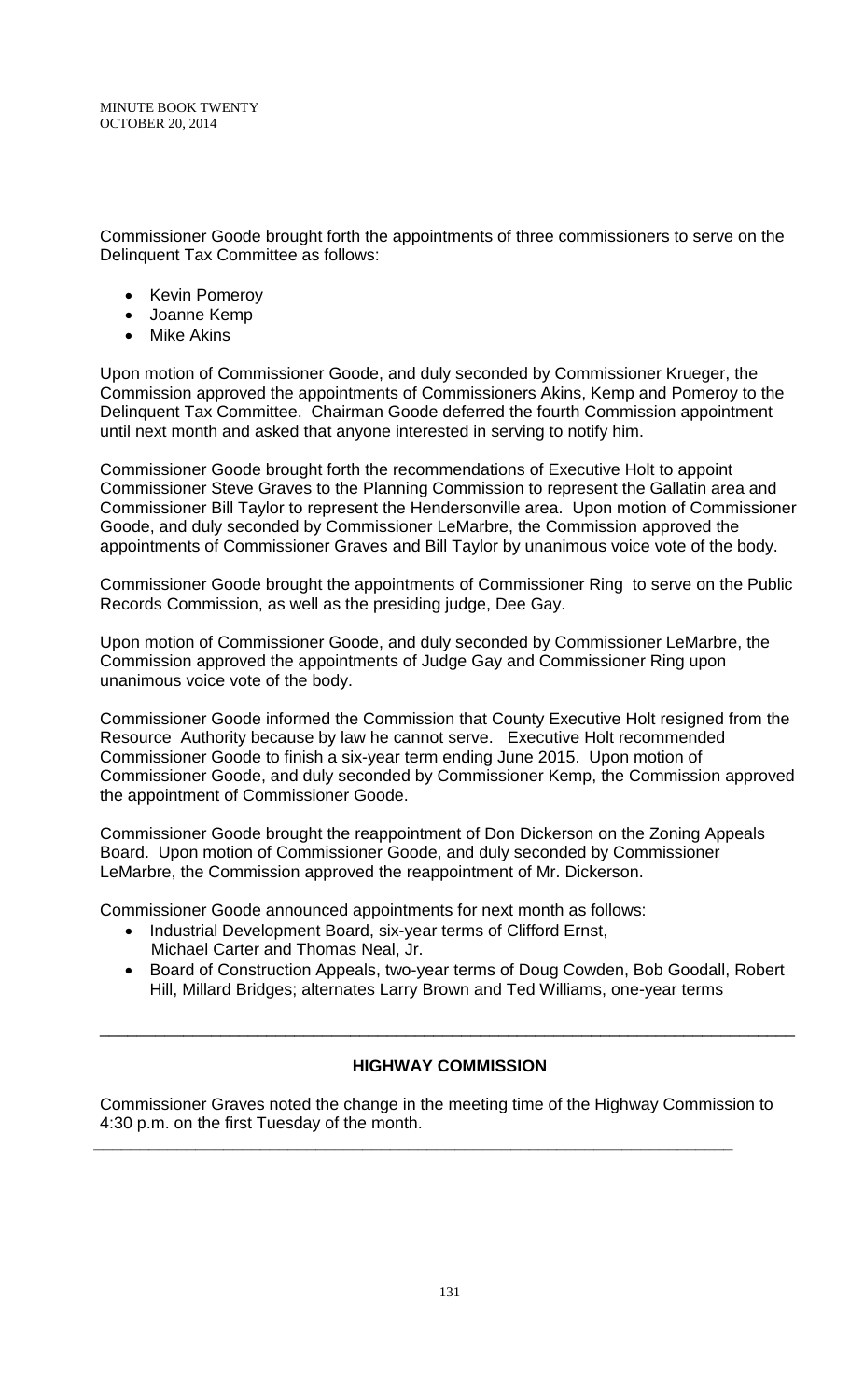# **EDUCATION COMMITTEE**

 Commissioner LeMarbre announced the formation of the Ad Hoc Education Coordination Committee comprised of the following commissioners: Billy Geminden, Paul R. Goode, Michael Guthrie, Caroline Krueger, Trisha LeMarbre, Bob Pospisil, Leslie Schell, with Paul Decker as ex-officio member.

**\_\_\_\_\_\_\_\_\_\_\_\_\_\_\_\_\_\_\_\_\_\_\_\_\_\_\_\_\_\_\_\_\_\_\_\_\_\_\_\_\_\_\_\_\_\_\_\_\_\_\_\_\_\_\_\_\_\_\_\_\_\_\_\_\_\_\_\_\_**

### **GENERAL OPERATIONS COMMITTEE**

There was no report from the General Operations Committee.

# **EMERGENCY SERVICES COMMITTEE**

**\_\_\_\_\_\_\_\_\_\_\_\_\_\_\_\_\_\_\_\_\_\_\_\_\_\_\_\_\_\_\_\_\_\_\_\_\_\_\_\_\_\_\_\_\_\_\_\_\_\_\_\_\_\_\_\_\_\_\_\_\_\_\_\_\_\_\_\_\_**

There was no report from the Emergency Services Committee.

### **PUBLIC SERVICES COMMITTEE**

**\_\_\_\_\_\_\_\_\_\_\_\_\_\_\_\_\_\_\_\_\_\_\_\_\_\_\_\_\_\_\_\_\_\_\_\_\_\_\_\_\_\_\_\_\_\_\_\_\_\_\_\_\_\_\_\_\_\_\_\_\_\_\_\_\_\_\_\_\_**

There was no report from the Public Services Committee.

### **LEGISLATIVE COMMITTEE**

**\_\_\_\_\_\_\_\_\_\_\_\_\_\_\_\_\_\_\_\_\_\_\_\_\_\_\_\_\_\_\_\_\_\_\_\_\_\_\_\_\_\_\_\_\_\_\_\_\_\_\_\_\_\_\_\_\_\_\_\_\_\_\_\_\_\_\_\_\_**

 Commissioner Harris introduced the following resolution and moved for approval. Commissioner LeMarbre seconded the motion.

### **1401-01 A RESOLUTION OF SUMNER COUNTY IN SUPPORT OF AMENDMENT ONE ON THE NOVEMBER 4TH, 2014 GENERAL ELECTION BALLOT AND ENCOURAGING SUPPORT OF THE SAME**

**WHEREAS,** The Sumner County Legislative Body supports the sovereignty of the People through their elected representatives to direct public policy in matters of public interest at all levels of government; and

**WHEREAS,** In 2000 the Supreme Court of Tennessee in its decision in Planned Parenthood v. Sundquist removed from the people of Tennessee the power to enforce common-sense regulations and laws concerning the practice of abortion in this State; and

**WHEREAS,** Other states, including states surrounding Tennessee, have passed laws concerning abortions and abortion facilities such as laws requiring informed consent, licensing of facilities, health inspections of facilities, and short waiting periods. These laws have not been overturned by the Federal courts; and

**WHEREAS,** Tennessee has been rendered unable to enforce such laws and regulations because of the case cited above and subsequent cases, Tennessee has become an abortion destination ranking third in the nation in the percentage of abortions performed for women who have traveled here from other states for that purpose; and

**WHEREAS,** Tennessee Constitutional Law is currently such that overturning Roe v. Wade at the Federal level would not change anything about the practice of abortion in Tennessee and is such that pro-abortion rights organizations refer to Tennessee's Constitutional Law as more favorable to their point of view than Federal Constitutional Law; and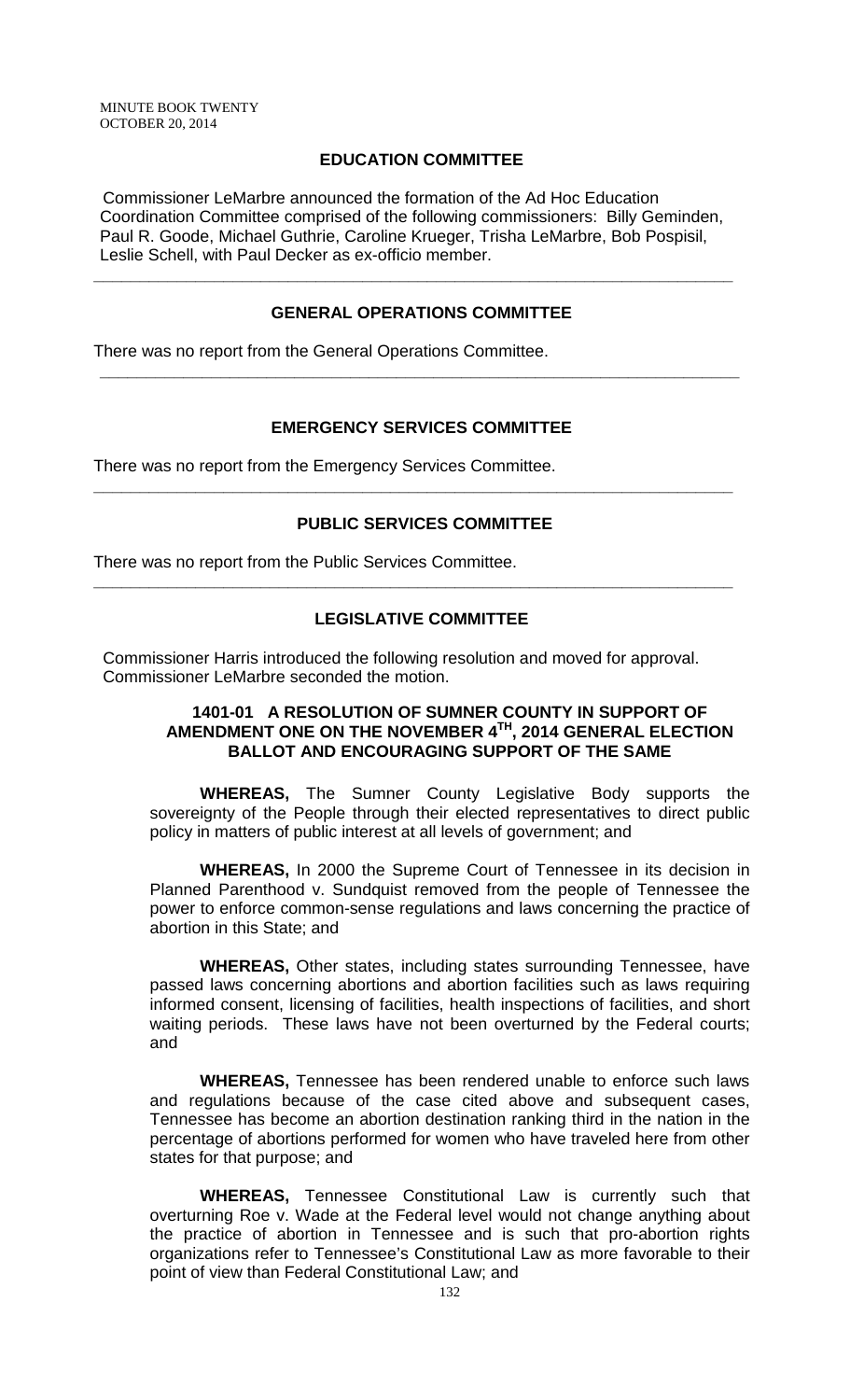**WHEREAS,** There will appear on to the November 4, 2014 General Election Ballot an amendment to the Constitution of the State of Tennessee which, if approved by the voters of Tennessee, will nullify the effect of the ruling in Planned Parenthood v. Sundquist and return the power to the people of this state, acting through their elected representatives, to regulate the abortion industry in this state within the limits set forth by Federal Constitutional Law. Amendment 1 as it will appear on the November 4<sup>th</sup> General Election Ballot reads as follows:

Nothing in this Constitution secures or protects a right to abortion or requires the funding of an abortion. The people retain the right through their elected state representatives and state senators to enact, amend, or repeal statutes regarding abortion, including, but not limited to, circumstances or pregnancy resulting from rape or incest or when necessary to save the life of the mother.

**NOW, THEREFORE BE IT RESOLVED** by the Sumner County Board of County Commissioners meeting in regular session on this the  $20<sup>th</sup>$  day of October, 2014 that this body hereby expresses its support for the proposed Constitutional Amendment 1, as appearing on the November 4, 2014 General Election Ballot and as recited herein, and encourages its passage.

\_\_\_\_\_\_\_\_\_\_\_\_\_\_\_\_\_\_\_\_\_\_\_\_\_\_\_\_\_\_\_\_\_\_\_\_\_\_\_\_\_\_\_\_\_\_\_\_\_\_\_\_\_\_\_\_\_\_\_\_\_\_\_\_

The electronic vote was recorded in the following manner:

| Akins   |                | M. Taylor        |   | Geminden      | Y        |
|---------|----------------|------------------|---|---------------|----------|
| Hinton  |                | <b>Driver</b>    | Y | Graves        | N        |
| Foster  | Y              | Schell           | Y | <b>Harris</b> | Y        |
| Ring    | Y              | Pomeroy          | Y | Vaughn        | Y        |
| Kemp    | Α              | LeMarbre         | Y | <b>Decker</b> | N        |
| Hyde    | Y              | <b>Becker</b>    | A | C. Taylor     | Y        |
| Goode   | Y              | <b>B.</b> Taylor | Y | Langford      | Y        |
| Guthrie | v              |                  |   |               |          |
| 1410-01 | <b>Yes: 18</b> | No: 2            |   | Abs: $2$      | 07:37 PM |

Chairman Decker declared the resolution approved by the body.

### **RULES AND PROCEDURES**

\_\_\_\_\_\_\_\_\_\_\_\_\_\_\_\_\_\_\_\_\_\_\_\_\_\_\_\_\_\_\_\_\_\_\_\_\_\_\_\_\_\_\_\_\_\_\_\_\_\_\_\_\_\_\_\_\_

There was no report from the Rules and Procedures Committee.

### **FINANCIAL MANAGEMENT COMMITTEE**

**\_\_\_\_\_\_\_\_\_\_\_\_\_\_\_\_\_\_\_\_\_\_\_\_\_\_\_\_\_\_\_\_\_\_\_\_\_\_\_\_\_\_\_\_\_\_\_\_\_\_\_\_\_\_\_\_\_\_\_\_\_\_\_\_\_\_\_\_\_**

There was no report from the Financial Management Committee.

### **BUDGET COMMITTEE**

 Commissioner Goode introduced the following resolution and moved for approval. Commissioner Vaughn seconded the motion

### **1410-02 A RESOLUTION APPROPRIATING \$28,634.87 FROM THE RESTRICTED BALANCE FOR THE FEDERAL DRUG CONTROL FUND FOR SUPPLIES AND EQUIPMENT**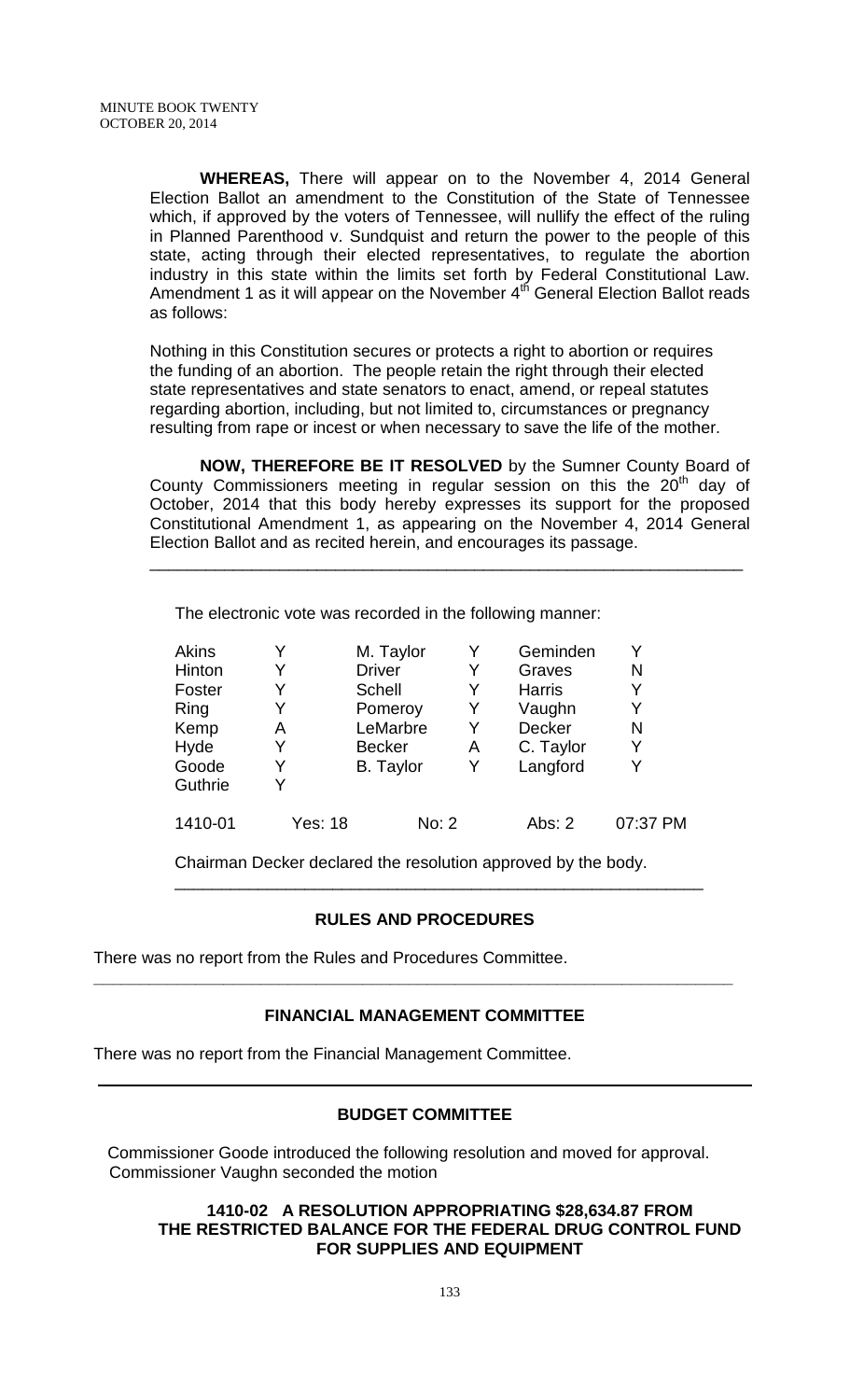**BE IT RESOLVED** by the Sumner County Board of County Commissioners meeting in regular session on this the  $20<sup>th</sup>$  day of October, 2014 that this body hereby appropriates \$28,634.87 from the Restricted Balance for the Federal Drug Control Fund for supplies and equipment as shown on the attachment herewith.

\_\_\_\_\_\_\_\_\_\_\_\_\_\_\_\_\_\_\_\_\_\_\_\_\_\_\_\_\_\_\_\_\_\_\_\_\_\_\_\_\_\_\_\_\_\_\_\_\_\_\_\_\_\_\_\_\_\_\_\_\_\_\_\_

The electronic vote was recorded in the following manner:

| Akins<br>Hinton<br>Foster<br>Ring | Y<br>Y  | M. Taylor<br><b>Driver</b><br>Schell<br>Pomeroy | Y<br>Y<br>Y | Geminden<br>Graves<br><b>Harris</b><br>Vaughn | Y<br>Y   |
|-----------------------------------|---------|-------------------------------------------------|-------------|-----------------------------------------------|----------|
| Kemp                              | Y       | LeMarbre                                        | Y           | <b>Decker</b>                                 | Y        |
| Hyde                              | Y       | <b>Becker</b>                                   | Y           | C. Taylor                                     | Y        |
| Goode                             | Y       | Krueger                                         | Y           | <b>B.</b> Taylor                              |          |
| Langford                          | Y       | Guthrie                                         |             |                                               |          |
| 1410-02                           | Yes: 23 | No: 0                                           |             | Abs: 0                                        | 07:39 PM |

Chairman Decker declared the resolution approved by the body. \_\_\_\_\_\_\_\_\_\_\_\_\_\_\_\_\_\_\_\_\_\_\_\_\_\_\_\_\_\_\_\_\_\_\_\_\_\_\_\_\_\_\_\_\_\_\_\_\_\_\_\_\_\_\_\_\_

 Commissioner Goode introduced the following resolution and moved for approval. Commissioner Bill Taylor seconded the motion

# **1410-03 A RESOLUTION APPROPRIATING \$56,875 FOR OUTSOURCING FROM UNASSIGNED FUND BALANCE FOR THE CURRENT FISCAL YEAR BASED ON AN ANNUAL AMOUNT OF UP TO \$60,000 FOR A NETWORK TECHNICIAN/ENGINEER POSITION FOR THE FINANCE DEPARTMENT**

**BE IT RESOLVED** by the Sumner County Board of County Commissioners meeting in regular session on this the 20<sup>th</sup> day of October, 2014, that this body hereby appropriates \$56,875 for outsourcing from Unassigned Fund Balance for the current fiscal year based on an annual amount of up to \$60,000 for a network technician/engineer position for the Finance Department as shown on the attachment herewith.

\_\_\_\_\_\_\_\_\_\_\_\_\_\_\_\_\_\_\_\_\_\_\_\_\_\_\_\_\_\_\_\_\_\_\_\_\_\_\_\_\_\_\_\_\_\_\_\_\_\_\_\_\_\_\_\_\_\_\_\_\_\_\_\_

The electronic vote was recorded in the following manner:

| <b>Akins</b> |                | M. Taylor        | Y     | Geminden      |          |
|--------------|----------------|------------------|-------|---------------|----------|
| Hinton       |                | <b>Driver</b>    | Y     | Graves        | Y        |
| Foster       | Y              | <b>Schell</b>    | Y     | <b>Harris</b> | Y        |
| Ring         | Y              | Pomeroy          | Y     | Vaughn        | Y        |
| Kemp         | Y              | LeMarbre         | Y     | <b>Decker</b> | Y        |
| Hyde         | Y              | <b>Becker</b>    | Y     | C. Taylor     | Y        |
| Krueger      | А              | <b>B.</b> Taylor | Y     | Langford      | Y        |
| Guthrie      | Y              |                  |       |               |          |
| 1410-03      | <b>Yes: 21</b> |                  | No: 0 | Abs: 1        | 07:44 PM |

Chairman Decker declared the resolution approved by the body.  **\_\_\_\_\_\_\_\_\_\_\_\_\_\_\_\_\_\_\_\_\_\_\_\_\_\_\_\_\_\_\_\_\_\_\_\_\_\_\_\_\_\_\_\_\_\_\_\_\_\_\_\_\_\_\_\_\_\_\_\_\_\_\_\_\_\_\_\_**